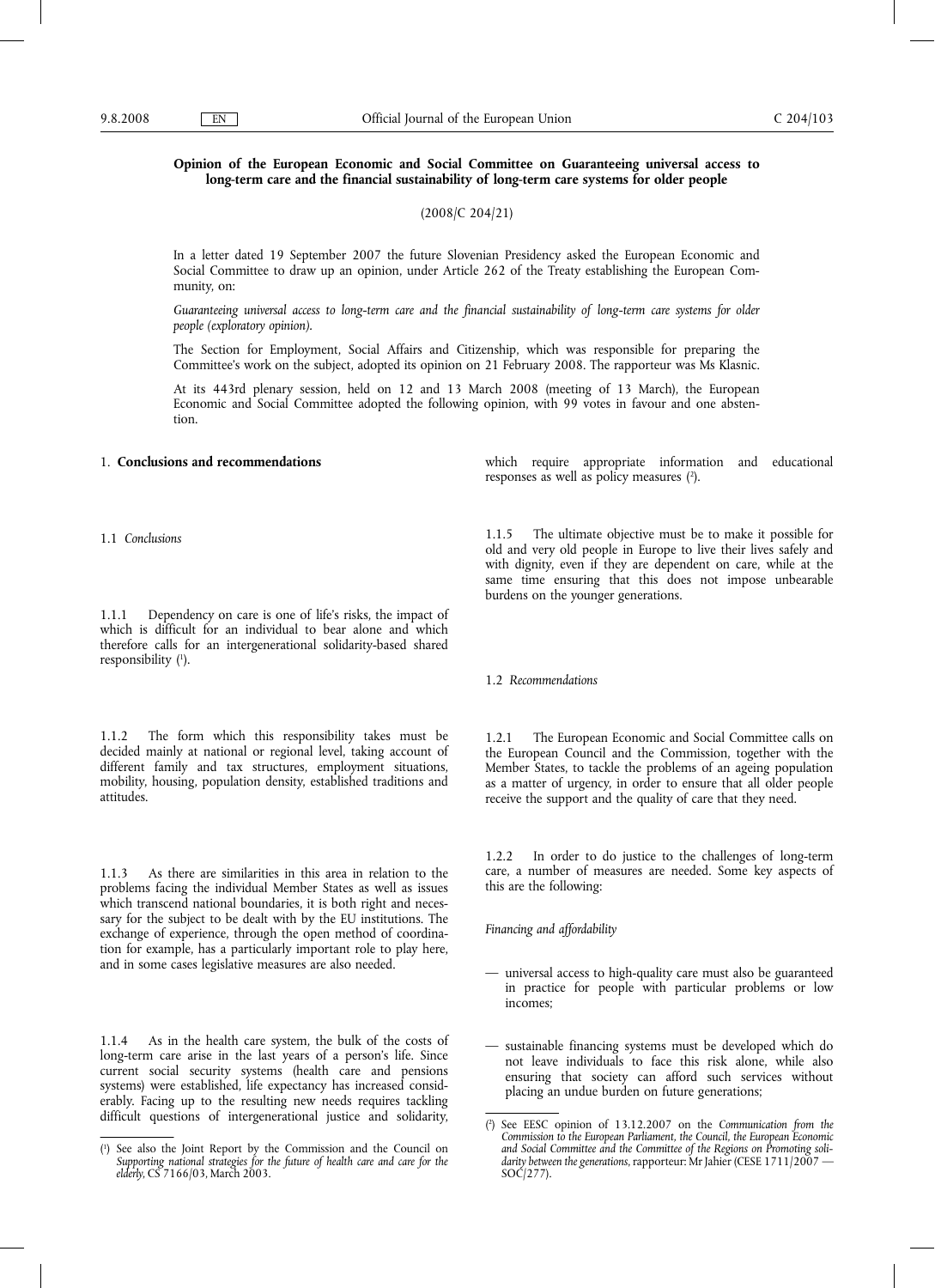- the promotion of preventive measures should help to mitigate the rise in demand as far as possible. This will require a comprehensive preventive strategy bringing together aspects of health-related preventive measures, financial provision, social provision and measures to boost older people's ability to cope with everyday problems;
- $-$  incentives  $-$  e.g. tax incentives  $-$  for private financial provision should be considered when it appears necessary to achieve the general interest objective of public health.

*Care and supply of services*

- the development of tailored care services geared to needs must also be ensured in regions which are currently disadvantaged in this respect;
- existing family and neighbourhood networks, which currently provide the bulk of care, must be encouraged and strengthened, e.g. training of and support for family members;
- NGOs, social economy initiatives and cooperative structures should be involved to a greater extent in care work;
- special encouragement should be given to volunteering in the non-medical care sector, especially in the form of training for volunteers;
- healthy competition between different suppliers of care services should give care recipients more freedom of choice and help develop the supply of services in accordance with defined quality standards, objectives, tasks, specifications and an established social security system, under the responsibility of the legislator in each Member State, since these services fall within the scope of social services of general interest (3);
- older people and those in need of care must be included to a greater extent in social networks, inter alia in order to prevent abuse and ill-treatment;
- best-practice models should be developed in palliative care in nursing homes and in home care;
- hospice work should be developed.

*Care workers*

— the human resources must be provided for care services, in particular by providing high-quality training and improved

working conditions for care workers and by upgrading the caring professions;

- the recognition of qualifications throughout the EU should be facilitated;
- the Commission is asked to review the arrangements for cross-border aspects of care, such as access to care services abroad and the migration of care workers;
- in order to prevent work being performed in the black economy, measures must be adopted to bring hitherto illegally provided care services into the framework of a legal employment relationship, taking account of the specific features of work performed in private households.

*Care in the family*

- there should be greater incentives for providing non-medical care services, either within the family or on a voluntary basis (4 );
- strategies and services must be developed to address the problems of dementia and depression in older people, which are among the main challenges facing families and the care system;
- it should be made easier to reconcile family and career through support and respite measures for working family carers (e.g. day-care facilities for older people in large companies, respite services, mobile care).

*Rules, standards and quality*

- quality standards should be developed for all areas of care of older people and effectively monitored by independent organisations or supervisory authorities and recognised by human rights institutions;
- in this way it should also be ensured that human rights and dignity are protected in both public and private care homes and that the limited capacity to act and dependence on services of those in need of care are not used to their disadvantage.

*Use of information and communication technologies*

the use of information and communication technologies, telematics and technical aids should be encouraged in care work and for monitoring purposes, with due attention to ethical issues.

<sup>(</sup> 3 ) See the EESC opinion of 14.2.2008 on *Services of general interest* (rapporteur: Mr Hencks) (TEN/289).

<sup>(</sup> 4 ) On the promotion of volunteering, see the EESC opinion of 13.12.2006 entitled *Voluntary activity: its role in European society and its impact*, rapporteur: Ms Koller, OJ C 325, 30.12.2006.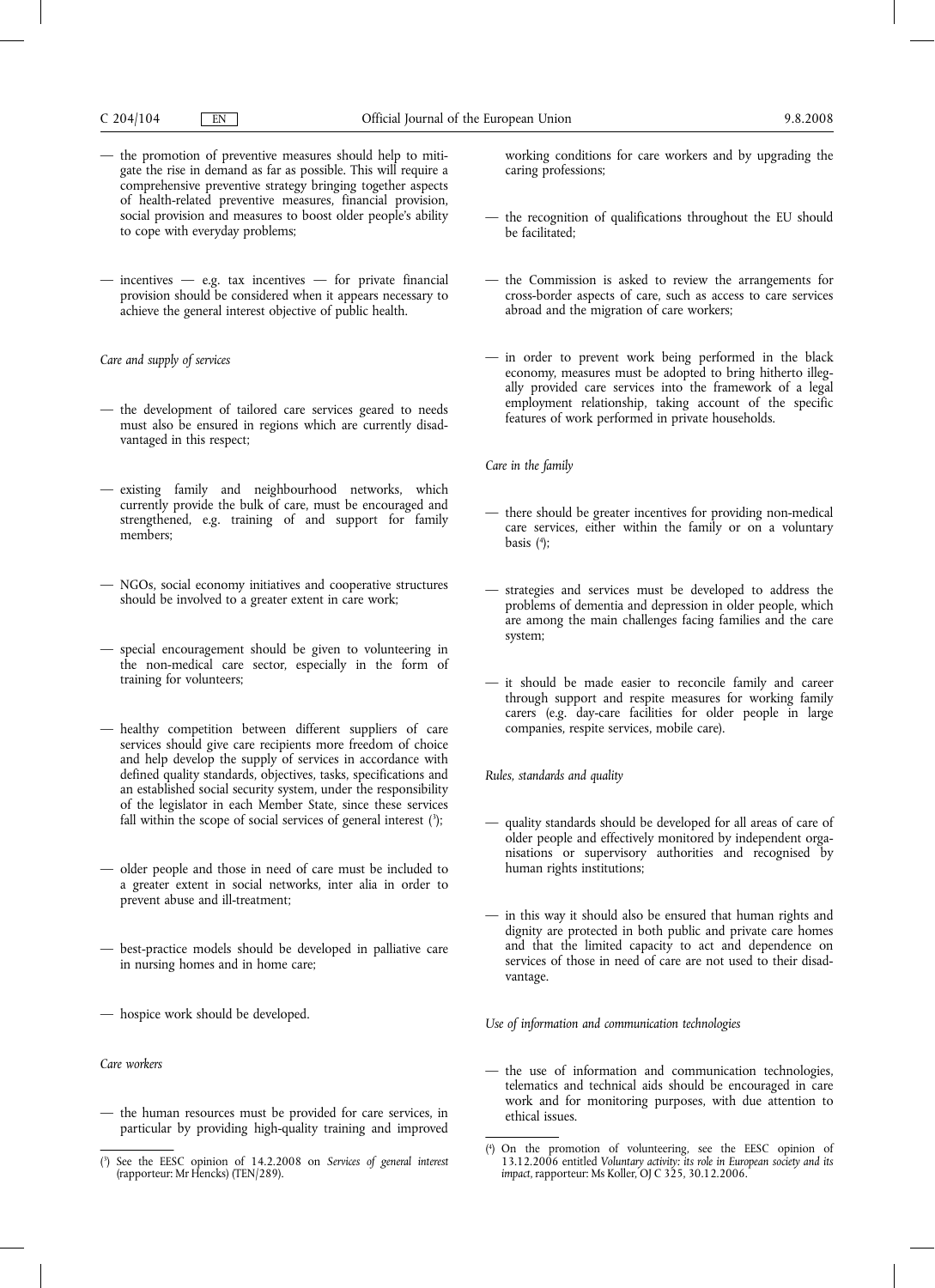## 2. **Background**

2.1 The Slovenian presidency hopes to carry on the Europewide debate on how to deal with demographic change, and will be placing particular emphasis on solidarity between the generations. The ratio between the younger, middle and older generations is changing. The proportion of older people continues to increase. In some places, today's young generation already accounts for only half the number of people born after the Second World War. These facts raise a number of new questions with regard to solidarity and co-existence between the generations. Today's way of life and division of labour, especially in the urban environment, hamper relations between the generations, weakening the ties between them and changing them significantly. There is a growing tendency to deal with the different generations separately, from the point of view of the rights they have acquired. The wrong kind of response here could even lead to conflict between the generations.

2.2 The Slovenian presidency intends to hold a conference (28/29 April 2008) on solidarity and co-existence between the generations, which will focus on:

- 1) solidarity between the generations on health care, family life and house building;
- 2) long-term care for older people.

2.3 In this connection, the Slovenian presidency has asked the European Economic and Social Committee to draw up an exploratory opinion on Guaranteeing universal access to longterm care and the financial sustainability of long-term care systems for older people.

## 3. **Long-term care as a European challenge**

3.1 Long-term care is one of the key social challenges facing all the countries of the European Union. It must therefore also have its place on the agenda of the European institutions.

3.2 The European institutions have — without prejudice to national competences — launched numerous initiatives (5) on the subject and have in particular promoted the reciprocal exchange of experience using the open method of coordination (6 ). These efforts should be continued and stepped up; in

relation to the use of this method, the EESC attaches the highest importance to the involvement of the social partners and civil society players.

The reports drawn up by individual states in this connection show that, despite differing starting situations and conditions, many challenges are similar in most countries. A cooperative approach to seeking solutions would therefore make sense.

3.4 The objectives jointly agreed at EU level regarding universal access to services, high-quality services and sustainable financing of systems are also confirmed by these reports. These objectives are also the basis of this opinion.

#### 4. **The demographic and social background**

4.1 The growing demands on the long-term care sector are the result of a number of trends, which compound the problem in a number of ways.

4.2 As a result of steadily increasing life expectancy the number of very old people (over 80) in our societies is rising sharply; their numbers are forecast to increase by  $17.1\,$  % between 2005 and 2010, and by 57 % between 2010 and 2030. Thus, by 2030, there will be almost 34.7 million people over 80 in Europe, compared with 18.8 million today. Whilst in 1975 the over-80s made up only 2.0 % of the total population in the EU states, in 2050 they will account for  $11.8\%$  (?).

4.3 Despite the common trends there are strikingly sharp differences within and between the Member States. Thus, life expectancy in the EU Member States varies from 65.4 to 77.9 years for men and from 75.4 to 83.8 years for women.

4.4 At the same time increasing numbers of older people live alone, because family members have moved away or because they are widowed. Mobility, including cross-border mobility, which is promoted in other areas of European and national policy, poses additional challenges for the care sector.

4.5 As a result of the low birth rate (in 1960 almost all EU states were above the replacement fertility rate of 2.1, whereas in 2003 all the EU states were below it) not only will the potential for intergenerational support (relationship between those

<sup>(</sup> 5 ) e.g. Council of the European Union, Joint Report on Social Protection and Social Inclusion 2007, Conference on The Cross-Atlantic Exchange to Advance Long-Term Care, Brussels, 2006, Conference on *Long-term Care for Older Persons*, 2005, inter alia.

<sup>(</sup> 6 ) See also Communication from The Commission to the Council, the European Parliament, the European Economic and Social Committee and the Committee of the Regions — *Modernising social protection for the development of high-quality, accessible and sustainable health care and longterm care: support for the national strategies using the open method of coordination*, 20.4.2004, COM(2004) 304 final, and the EESC opinion on the subject of 28.10.2004, rapporteur Mr Braghin (OJ C 120, 20.5.2005).

 $($ <sup>7</sup> ) Commission Communication — Green Paper — *Confronting demo- graphic change: a new solidarity between the generations* 16.3.2005, COM (2005) 94 final.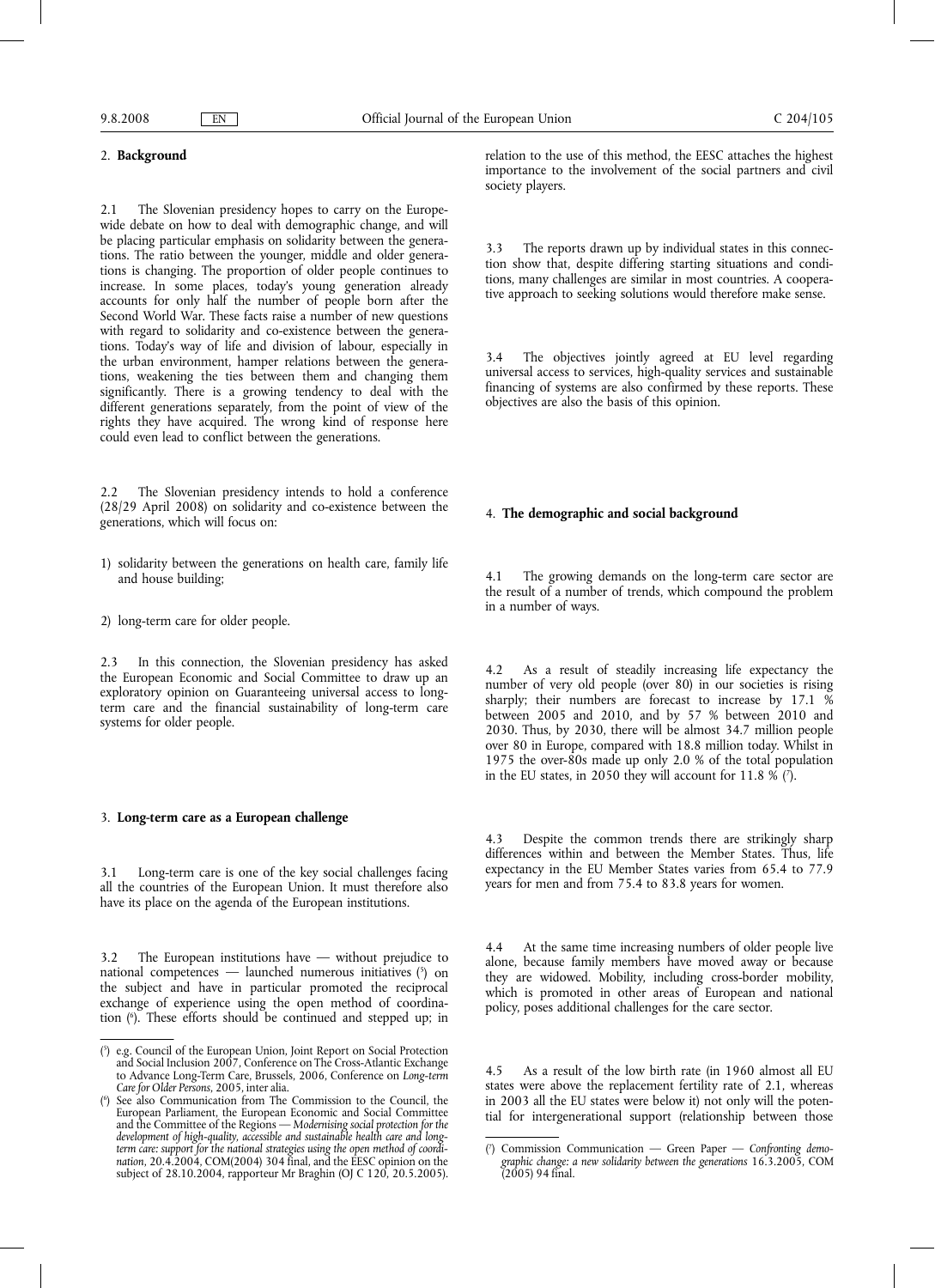needing care and potential carers) — and thus the potential for family care — decline, but it will also become increasingly difficult to meet the demand for professional carers on the labour market. Moreover, this trend will exacerbate the problem of financing long-term care.

4.6 Another aspect of social and demographic change, the change in family structures and the higher employment rate of women, means that, whereas in the past many care services were provided by the family, especially by the women of the family, this will not be possible, or at least not on the same scale, in the future (<sup>8</sup>).

4.7 Improvements in medicine are another factor in the rise in life expectancy and improvements in the quality of life. Medical treatment can often significantly increase life expectancy without, however, ensuring a cure. Chronic and long-term illnesses needing continuing care are also on the increase.

4.8 An important challenge is the rising incidence of dementia, with sufferers requiring time-consuming care and incurring heavy costs, as well as the depression which is often associated with dementia; these conditions pose similar challenges for carers. Special services and establishments are needed in which patients may be treated with dignity and respect. This is particularly necessary because the chances of suffering from senile dementia increase as life expectancy increases. The rising incidence of suicide among older people is also a cause for concern.

4.9 Changes in social conditions are matched by changes in the attitudes, demands and capacities of those requiring care as successive generations become dependent on care. Future approaches to care must be designed with these trends in mind.

#### 5. **Ensuring access to tailored care service**

5.1 Long-term care means supporting people who are no longer able to live independently and who are therefore dependent on the help of others in their everyday lives. Their needs range from mobility assistance and social care, through assistance with shopping, cooking and other housework to assistance with washing and eating. Medical qualifications are not essential for the provision of such services. This is therefore in many Member States often left to relatives, usually spouses or children, who continue to provide the bulk of long-term care services.

5.2 For the reasons outlined above family members cannot in future he expected to be available for the provision of care to the same extent as in the past. A rising number of frail older people will therefore be dependent on professional carers, who must undergo training that leads to a qualification, providing their services in older person's own home or in specialised institutions.

Long-term care can be provided in various ways. Apart from family care, professional care can be provided at home, at day centres, through neighbourhood schemes, in special care institutions or in hospitals. Persons in need of care normally require several forms of medical and non-medical care, which necessitates effective cooperation between families, professional carers and medical staff. Coordination of these services is important (interface management, case management).

5.4 A 'one size fits all' strategy does not make sense in the provision of long-term care. The different needs of older recipients of care require a broad range of services. This makes it particularly important to make use of experience from other countries of the nature, organisation and effect of services.

5.5 Ideally the individual ought to have freedom of choice in terms of the form of the care provided and the choice of the provider. This requires not only a wide range of available services but also the creation of appropriate conditions for competition between a number of private, not-for-profit and public providers and the promotion of competition between these organisations with a view to a steady improvement in supply. This competition needs to take place within a framework of defined quality standards, which must be appropriately monitored, in order to ensure that it is not at the expense of care recipients and, as a social service of general interest, it need to be placed under the responsibility of the legislator, who will decide on the tasks to be undertaken and the objective to be achieved, and who will evaluate the results.

5.6 The different social protection mechanisms existing in individual countries affect the way in which care is provided. If, for example, more funding is provided for care institutions than for care in the home, more people will tend to live in institutions of this kind.

5.7 There are good arguments for giving preference to home care. Many people want to continue living at home, even if they are old and ill. Home care services, using family carers, are less expensive than care in specialised institutions. This must not, however, lead to a situation where family members — particularly women — are put under pressure to bear this burden alone.

5.8 The aim should be to find the best form of care for each individual situation — taking account of the interests of all concerned. In some cases, however, there is no alternative to moving the older person to a care home.

<sup>(</sup> 8 ) See EESC opinion of 14.3.2007 on *The family and demographic change*, rapporteur: Mr Buffetaut (OJ C 161, 13.7.2007).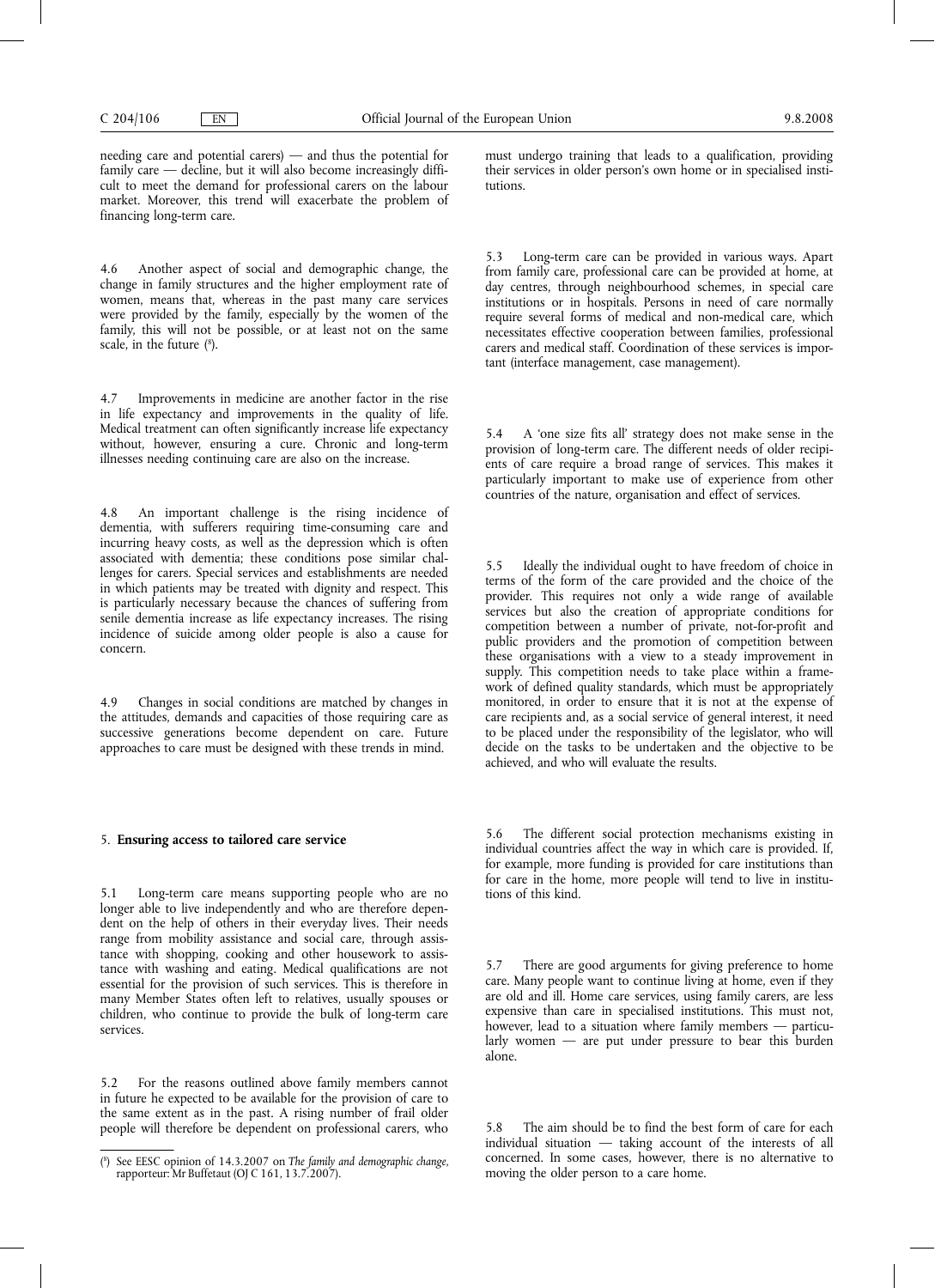## 6. **Financing care systems**

6.1 Methods of financing care systems vary considerably between Member States and sometimes within Member States too. The reasons for this are that long-term care is often split between different public-sector bodies and budgets, that it is often provided at local level and that there are different systems of social insurance, taxation and private insurance.

6.2 Because of their dependence on national and regional conditions and policy strategies, financing systems for long-term care will continue to differ for the foreseeable future. Because these systems are being held up to public scrutiny in many countries, the exchange of experience on the organisation and operation of individual financing instruments (such as insurance systems and tax incentives) and service provision systems (e.g. personal care budgets, financial and material contributions) is both useful and important.

6.3 The key question with regard to the long-term financing of care is: how can rising costs in this area be contained? Possible measures and strategies are listed below:

- maintenance and strengthening of family care, in particular through incentive mechanisms and respite services (e.g. short-term care, holiday care, day-care facilities);
- ongoing development and improvement of the supply of care services, e.g. with regard to choice, cost, quality and efficiency;
- establishment of competitive structures (where possible and appropriate), in order to encourage cost-awareness and development by means of competition;
- a comprehensive preventive strategy., This should range from preventive health measures and the prevention of accidents (e.g. falls in the home) via private financial provision to the development of new social networks in old age which can provide support services, and boosting older people's ability to cope with everyday problems (e.g. ability to run the household);
- increased involvement of volunteers in care services (e.g. neighbourhood schemes, visiting and mobility services, assistance with care, hospice care), including cross-generational discussions with schoolchildren and young people;

the increased use of technical aids in care work and the use of information and communication technologies (e.g. smart housing, distance monitoring and older people learning to communicate via IT tools).

#### 7. **Quality of long-term care**

People in need of help also have a right to service quality. To this end the European Union has set the objective of ensuring access to high-quality and sustainable care (9).

7.2 According to the reports drawn up by individual Member States, there are at present major differences in the quality standards used in the care sector, in terms of their legal force and also to the extent that standards may be applied either nationally or regionally. The responses from most countries indicate that there were too few standards and inadequate regulations.

7.3 As is the case in relation to financing, national and regional arrangements will continue to apply in this area too. In this area in particular, EU-wide exchange could provide individual Member States with valuable ideas and benchmarks for national and regional arrangements. The EESC therefore proposes that, in the framework of a joint EU-wide project, quality criteria be drawn up for long-term care, which could assist individual states as a guideline for drawing up their own standards and which take account of the increasing mobility of care workers and those in need of care.

#### 8. **The long-term care labour market**

The health care and long-term care sector accounts for a significant proportion of total employment in the European Union (9.7 % of total employment in the EU in 2001), and between 1997 and 2002 the sector created 1.7 million new jobs in the EU 15. There is a significant European labour market in the care sector, part of it legal, but with some areas falling within the informal sector.

The care sector offers opportunities to groups which often experience difficulties finding employment (e.g. people rejoining the labour market, immigrants). The EESC suggests

<sup>(</sup> 9 ) See Programme of Community Action in the Field of Health 2008- 2013.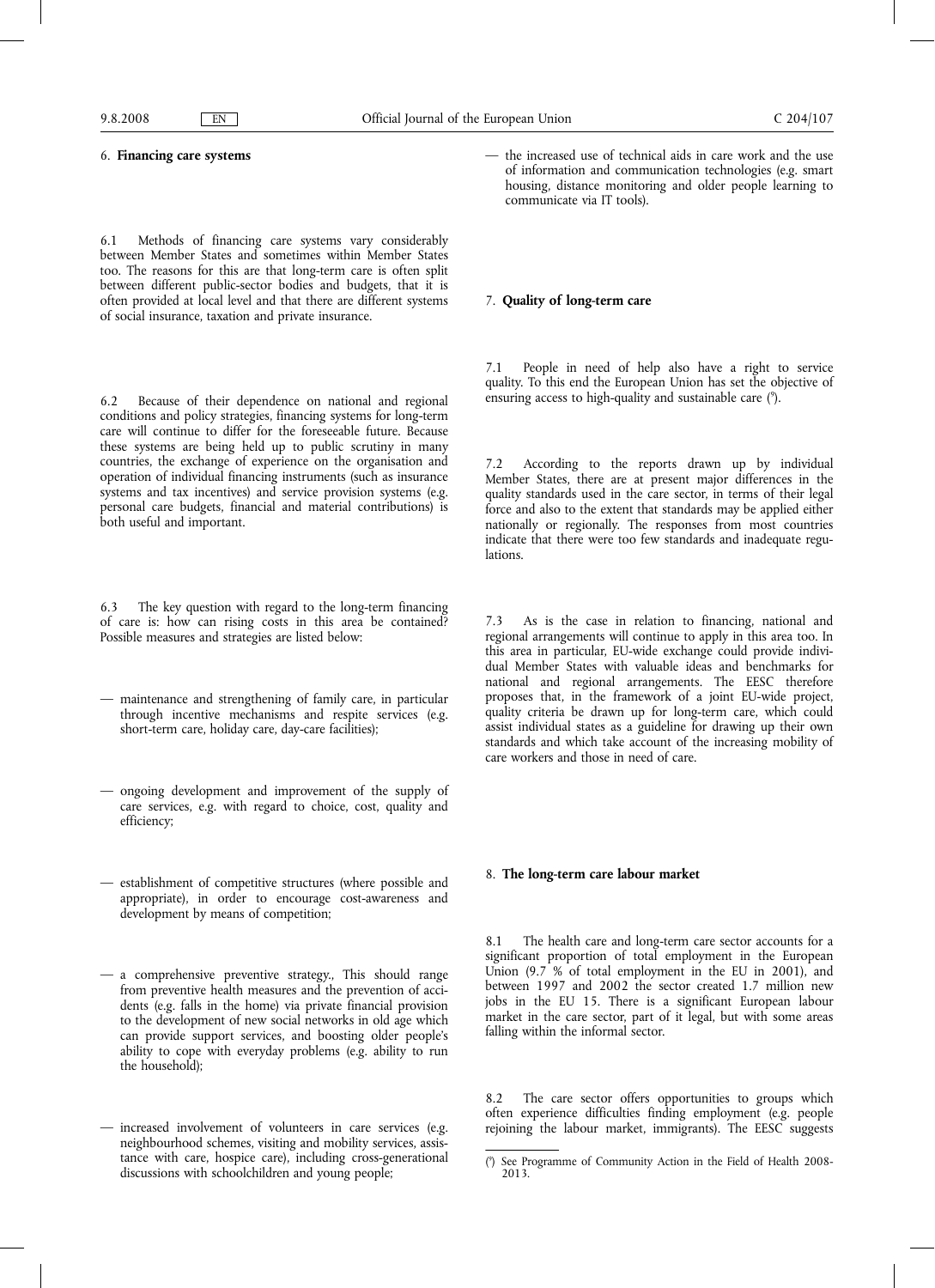that this fact be reflected in the programmes of the national employment agencies as well as in the European employment programs (retraining, skills acquisition).

8.3 Personal services in the private household are a growth market. In a society based on the division of labour they in many cases offer the opportunity for the exercise of freedom of choice when selecting an area of employment and for some people when seeking to combine career and family. Household employment is a form of work which tends to fall outside the traditional employer/employee relationship. Black economy work needs to be eliminated and suitable conditions established for legal employment relationships.

8.4 The EESC recommends that use be made of the European Social Fund to finance training programmes, partly so as to raise the quality standards of jobs in the health care and longterm care sectors in the long-term, to prevent workers from leaving the employment market prematurely and to improve the quality, flexibility and thus the efficiency of the supply chain. Volunteers should also be involved in these training programmes.

8.5 The rapid, non-bureaucratic reciprocal recognition of relevant qualifications, which would be beneficial to the European labour market, should be an objective.

8.6 Personal care, whether medical or non-medical, is a physically and mentally demanding form of work, and it is therefore important that care workers have sufficient support and rest, to ensure not only that care is of high quality but also that care workers continue working in the sector. Overwork is a significant danger in this area. Care work is demanding and requires optimum working conditions, fair pay and social recognition.

In the overwhelming majority of cases care work is performed by women and it must therefore be included in EU measures in favour of women and gender mainstreaming.

## 9. **Reconciling care, family and career**

9.1 In its opinion entitled *The family and demographic change* ( 10) the EESC looked in detail at demographic change in

the European Union and its impact on families. Demographic trends mean that in future more people will have to look after elderly relatives while also working. The development of care services should therefore also be seen as a way of lightening the burden on family carers and possibly making it easier to reconcile career and care obligations.

9.2 The social partners could promote an exchange on measures for the relief of family carers which have proved their practical worth (11).

#### 10. **Hospice work and dying with dignity**

10.1 The natural end of life should not be excluded from the debate on the ageing society. In accordance with the UN principles for older people, everybody should have the right to die in the most dignified circumstances possible, which should also be in keeping with the individual's system of cultural values.

10.2 The EESC discussed this subject in its opinion entitled *Hospice work* — *an example of voluntary activities in Europe* ( 12). Attention is drawn to the proposals made in that connection  $(^{13})$ .

#### 11. **Care and abuse**

11.1 In its recent opinion on *Elder abuse* ( 14) the EESC looked at the problem of abuse in connection with care in the home and in specialised institutions and put forward various suggestions, to which attention is drawn here.

## 12. **Exchange of experience through open coordination, research projects and additional activities**

12.1 In view of the fact that a Community policy on longterm care is not legally possible, the EESC stresses that the open method of coordination is an extremely important way of supporting the objectives of modernisation and development of high-quality, sustainable and universally available long-term care.

12.2 In an earlier opinion (15) the EESC suggested which subjects should be the focus of analysis and exchange of experience.

- ( 14) See EESC exploratory opinion on *Elder abuse* of 24.10.2007, rapporteur: Ms Heinisch (SOC/279 — CESE 1465/2007).
- ( 15) See footnote 3.

<sup>(</sup> 10) See the EESC exploratory opinion on *The family and demographic change* of 14.3.2007, rapporteur Mr Buffetaut (OJ C 161, 13.7.2007).

<sup>(</sup> 11) See the EESC exploratory opinion on *The role of the social partners in reconciling working, family and private life* of 11.7.2007, rapporteur Mr Clever (OJ C 256, 27.10.2007).

<sup>(</sup> 12) See EESC own-initiative opinion on *Hospice work* — *an example of voluntary activities in Europe* of 20.3.2002, rapporteur: Ms Eulenburg (OJ C  $125, 27.5.2002$ ).

<sup>(</sup> 13) See the Communication from the Commission to the Council and the European Parliament — Europe's response to world ageing — Promoting<br>economic and social progress in an ageing world — A contribution of the<br>European Commission to the 2nd World Assembly on Ageing of 18.3.2002, COM(2002) 143 final.